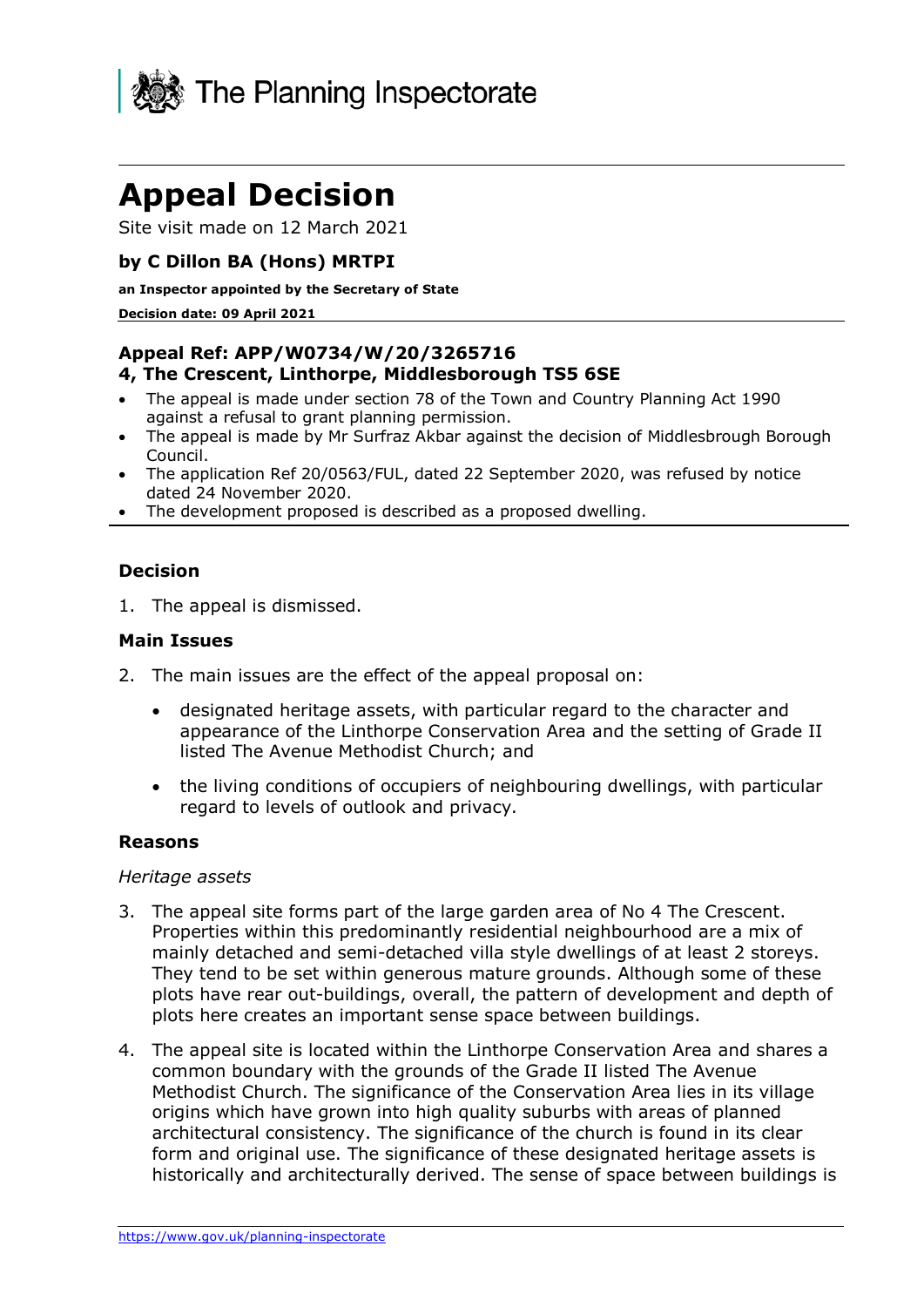an important characteristic defining the appearance of this Conservation Area and the setting of this prominent Listed Building, articulating their significance.

- 5. The appeal proposal would replace an existing single storey greenhouse building. It would be set right back within the existing garden area, at the furthest point away from the road frontage. A substantial garden area would be retained for No 4, which would provide a mature planted foreground for the appeal proposal when viewed from vantage points along The Crescent.
- 6. Nonetheless, by virtue of its height, mass and positioning, the presence of the appeal proposal would be evident within the setting of the listed church when viewed from The Avenue and would unduly intrude upon its backdrop. More limited glimpses of the appeal proposal and the church would be captured between dwellings along Cornfield Road. However, the appeal proposal would also unduly intrude upon the foreground setting of the listed church when viewed from the junction between The Crescent and Cornfield Road.
- 7. Consequently, this particular positioning within the wider garden area would give rise to a cramped relationship. The reduction in the important sense of space that exists between existing buildings, which articulates the significance of both of these important heritage assets, would constitute harm of a level that would be less than substantial.
- 8. Paragraph 194 of the National Planning Policy Framework (the Framework) states that any harm to the significance of a designated heritage asset, including from development within its setting, should require clear and convincing justification.
- 9. The site benefits from an extant planning permission and that unit contributes to the existing housing land supply. As the appeal scheme would not further add to that supply, the appeal proposal's contribution would be of limited public benefit. No other public benefits have been advanced.
- 10. Paragraph 193 of the Framework states that when considering the impact of a proposed development on the significance of a designated heritage asset, great weight should be given to the asset's conservation. This is irrespective of whether any potential harm amounts to substantial harm, total loss or less than substantial harm to its significance.
- 11. Consequently, the harm to these designated heritage assets would not be out-weighed by this public benefit. Therefore, necessarily in the context of paragraph 196 of the Framework my assessment would indicate that the harm identified would not be justified in this instance. This weighs heavily against the appeal proposal.
- 12. The absence of objections from interested parties does not diminish the nature and level of harm identified through my examination of this appeal proposal. Therefore, limited weight is attributed to this.
- 13. Given the differential in siting, the extant scheme would have a different visual consequence on the character and appearance of the site and its wider important heritage context. Indeed, that has previously been deemed to be acceptable. However, this particular appeal proposal presents unjustified harm to important designated heritage assets. That harm is unacceptable in its own right and is of a level that is not out-weighed by the existence of that permitted scheme.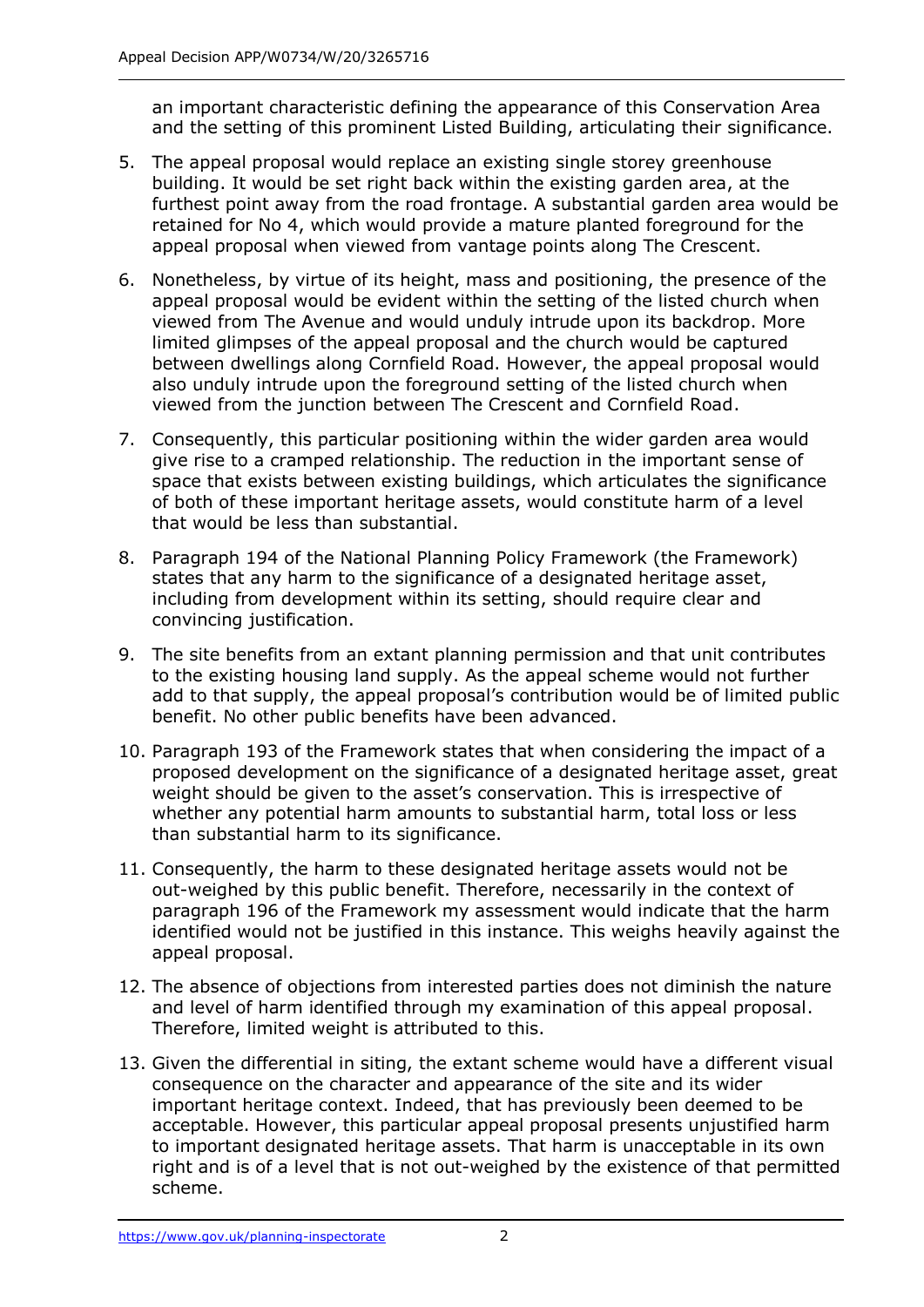- 14. For the reasons given, the appeal proposal would impose unjustified harm on designated heritage assets, with particular regard to the character and appearance of the Linthorpe Conservation Area and the setting of Grade II listed The Avenue Methodist Church.
- 15. Policies CS4 and CS5 of the Middlesborough Core Strategy (the Core Strategy) require that all developments contribute to achieving sustainable development through high quality design. Policy CS5 also emphasises that where sited within such areas, proposals will be required to contribute to achieving the preservation or enhancement of the character or appearance of a Conservation Area.
- 16. Given the identified harm, the appeal proposal would conflict with these policies. This weighs heavily against the appeal proposal.
- 17. In view of the identified harm, the appeal proposal would not preserve the setting of the listed church. Neither would it preserve or enhance the character or appearance of the Conservation Area. Therefore, the appeal proposal would not accord with the requirements of section 66(1) and section 72(1) of the Planning (Listed Buildings and Conservation Areas) Act 1990 respectively. This weighs heavily against the appeal proposal.

## *Living conditions*

- 18. The appeal proposal would be sited close to common rear boundaries with dwellings on Cornfield Road. It would also front onto the remaining garden area associated with No 4.
- 19. The combination of resulting separation distances, orientation of habitable room windows of existing dwellings relative to the appeal proposal, intervening mature planting and high boundary enclosures would limit the effect of the appeal proposal on the current outlook of existing residents to a level that would not be overbearing.
- 20. For the same reasons, the appeal proposal would not give rise to an unacceptable level of overlooking into the interior of neighbouring properties.
- 21. However, the presence of the appeal proposal here would give rise to the potential for overlooking into the rear outdoor space of properties on Cornfield Road and The Avenue, or the perception of this occurring. However, this would not be overly dissimilar to the relationships between existing dwellings. Furthermore, the potential for this to arise would be limited to the proposed 2 first floor rear bedrooms.
- 22. The remaining garden area which would fall between the appeal site and The Crescent enjoys little in the way of privacy from the street. Existing mature planting between the appeal site and that area would provide some screening. Consequently, the fact that the appeal proposal would overlook the garden area of No 4, would not unduly diminish existing privacy levels to a degree that would be unacceptable.
- 23. For these reasons, the appeal proposal would not cause unacceptable harm to the living conditions of occupiers of neighbouring dwellings, with particular regard to levels of outlook and privacy.